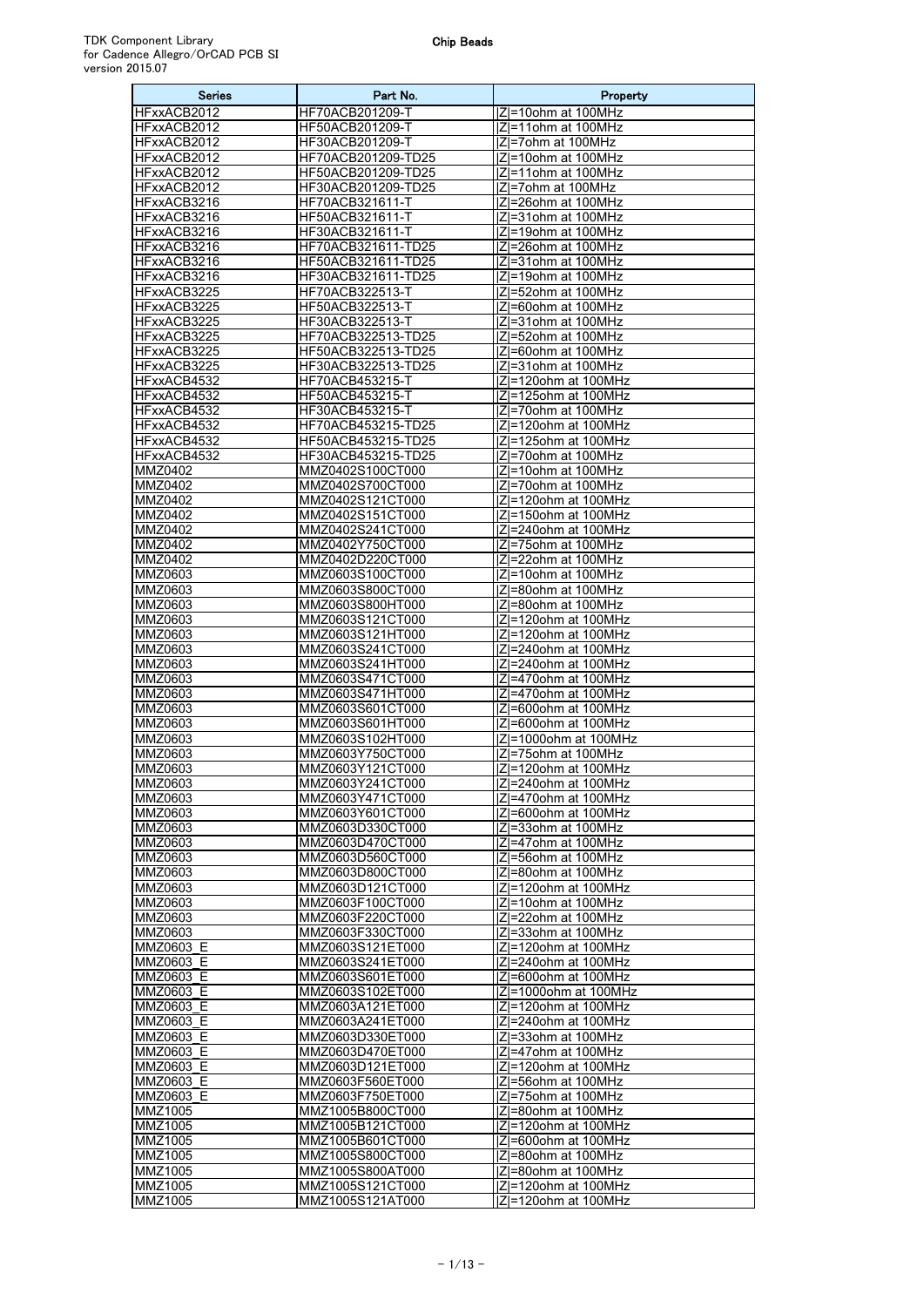| <b>Series</b>          | Part No.                             | Property                                     |
|------------------------|--------------------------------------|----------------------------------------------|
| MMZ1005                | MMZ1005S241CT000                     | Z =240ohm at 100MHz                          |
| MMZ1005                | MMZ1005S241AT000                     | IZI=240ohm at 100MHz                         |
| MMZ1005                | MMZ1005S601CT000                     | IZI=600ohm at 100MHz                         |
| MMZ1005                | MMZ1005S601AT000                     | IZI=600ohm at 100MHz                         |
| MMZ1005                | MMZ1005S102CT000                     | IZI=1000ohm at 100MHz                        |
| MMZ1005                | MMZ1005Y400CT000                     | IZI=40ohm at 100MHz                          |
| MMZ1005                | MMZ1005Y800CT000                     | IZI=80ohm at 100MHz                          |
| MMZ1005<br>MMZ1005     | MMZ1005Y121CT000<br>MMZ1005Y121BT000 | Z =120ohm at 100MHz<br>IZI=120ohm at 100MHz  |
| MMZ1005                | MMZ1005Y241CT000                     | Z =240ohm at 100MHz                          |
| MMZ1005                | MMZ1005Y301CT000                     | Z =300ohm at 100MHz                          |
| MMZ1005                | MMZ1005Y471CT000                     | IZI=470ohm at 100MHz                         |
| MMZ1005                | MMZ1005Y601CT000                     | IZI=600ohm at 100MHz                         |
| MMZ1005                | MMZ1005Y102CT000                     | Z =1000ohm at 100MHz                         |
| MMZ1005                | MMZ1005Y152CT000                     | Z =1500ohm at 100MHz                         |
| MMZ1005                | MMZ1005Y182CT000                     | Z =1800ohm at 100MHz                         |
| MMZ1005                | MMZ1005D100CT000                     | IZI=10ohm at 100MHz                          |
| MMZ1005                | MMZ1005D220CT000                     | Z =22ohm at 100MHz                           |
| MMZ1005                | MMZ1005D330CT000                     | IZI=33ohm at 100MHz                          |
| MMZ1005                | MMZ1005D680CT000                     | Z =68ohm at 100MHz                           |
| MMZ1005                | MMZ1005D121CT000                     | IZI=120ohm at 100MHz                         |
| MMZ1005                | MMZ1005D241CT000                     | Z =240ohm at 100MHz<br> Z =33ohm at 100MHz   |
| MMZ1005<br>MMZ1005     | MMZ1005F330CT000<br>MMZ1005F470CT000 | IZI=47ohm at 100MHz                          |
| MMZ1005                | MMZ1005F560CT000                     | Z = 56ohm at 100MHz                          |
| MMZ1005                | MMZ1005B800CTD25                     | Z =80ohm at 100MHz                           |
| MMZ1005                | MMZ1005B121CTD25                     | IZI=120ohm at 100MHz                         |
| MMZ1005                | MMZ1005B601CTD25                     | IZI=600ohm at 100MHz                         |
| MMZ1005                | MMZ1005S800CTD25                     | IZI=80ohm at 100MHz                          |
| MMZ1005                | MMZ1005S121CTD25                     | Z =120ohm at 100MHz                          |
| MMZ1005                | MMZ1005S241CTD25                     | Z =240ohm at 100MHz                          |
| MMZ1005                | MMZ1005S601CTD25                     | Z =600ohm at 100MHz                          |
| MMZ1005                | MMZ1005S102CTD25                     | Z =1000ohm at 100MHz                         |
| MMZ1005                | MMZ1005Y400CTD25                     | IZI=40ohm at 100MHz                          |
| MMZ1005                | MMZ1005Y800CTD25                     | Z =80ohm at 100MHz                           |
| MMZ1005<br>MMZ1005     | MMZ1005Y121CTD25<br>MMZ1005Y241CTD25 | IZI=120ohm at 100MHz<br>IZI=240ohm at 100MHz |
| MMZ1005                | MMZ1005Y301CTD25                     | Z =300ohm at 100MHz                          |
| MMZ1005                | MMZ1005Y471CTD25                     | IZI=470ohm at 100MHz                         |
| MMZ1005                | MMZ1005Y601CTD25                     | Z =600ohm at 100MHz                          |
| MMZ1005                | MMZ1005Y102CTD25                     | IZI=1000ohm at 100MHz                        |
| MMZ1005                | MMZ1005Y152CTD25                     | Z =1500ohm at 100MHz                         |
| MMZ1005                | MMZ1005Y182CTD25                     | Z =1800ohm at 100MHz                         |
| MMZ1005                | MMZ1005D100CTD25                     | IZI=10ohm at 100MHz                          |
| MMZ1005                | MMZ1005D220CTD25                     | IZI=22ohm at 100MHz                          |
| <b>MMZ1005</b>         | MMZ1005D330CTD25                     | Z =33ohm at 100MHz                           |
| MMZ1005                | MMZ1005D680CTD25                     | IZI=68ohm at 100MHz                          |
| MMZ1005                | MMZ1005D121CTD25                     | $ Z =120$ ohm at 100MHz                      |
| MMZ1005<br>MMZ1005     | MMZ1005D241CTD25<br>MMZ1005F330CTD25 | IZI=240ohm at 100MHz<br> Z =33ohm at 100MHz  |
| MMZ1005                | MMZ1005F470CTD25                     | Z =47ohm at 100MHz                           |
| MMZ1005                | MMZ1005F560CTD25                     | IZI=56ohm at 100MHz                          |
| MMZ1005 E              | MMZ1005S601ET000                     | Z =600ohm at 100MHz                          |
| MMZ1005 E              | MMZ1005S102ET000                     | IZI=1000ohm at 100MHz                        |
| MMZ1005_E              | MMZ1005S182ET000                     | Z =1800ohm at 100MHz                         |
| MMZ1005_E              | MMZ1005A601ET000                     | IZI=600ohm at 100MHz                         |
| MMZ1005 E              | MMZ1005A102ET000                     | Z =1000ohm at 100MHz                         |
| MMZ1005 E              | MMZ1005A152ET000                     | Z =1500ohm at 100MHz                         |
| MMZ1005 E              | MMZ1005A182ET000                     | Z =1800ohm at 100MHz                         |
| MMZ1005_E              | MMZ1005A222ET000                     | Z =2200ohm at 100MHz                         |
| MMZ1005 E<br>MMZ1005 E | MMZ1005D121ET000<br>MMZ1005D221ET000 | $ Z =120$ ohm at 100MHz                      |
| MMZ1005 E              | MMZ1005F470ET000                     | IZI=220ohm at 100MHz<br> Z =47ohm at 100MHz  |
| MMZ1005 E              | MMZ1005F750ET000                     | Z =75ohm at 100MHz                           |
| MMZ1005_E              | MMZ1005F121ET000                     | Z =120ohm at 100MHz                          |
| MMZ1005 E              | MMZ1005S601ETD25                     | Z =600ohm at 100MHz                          |
| MMZ1005 E              | MMZ1005S102ETD25                     | Z =1000ohm at 100MHz                         |
| MMZ1005 E              | MMZ1005S182ETD25                     | Z =1800ohm at 100MHz                         |
| MMZ1005 E              | MMZ1005A601ETD25                     | Z =600ohm at 100MHz                          |
| MMZ1005_E              | MMZ1005A102ETD25                     | Z =1000ohm at 100MHz                         |
| MMZ1005 E              | MMZ1005A152ETD25                     | Z =1500ohm at 100MHz                         |
| MMZ1005 E              | MMZ1005A182ETD25                     | IZI=1800ohm at 100MHz                        |
| MMZ1005 E              | MMZ1005A222ETD25                     | Z =2200ohm at 100MHz                         |
| MMZ1005 E              | MMZ1005D121ETD25                     | IZI=120ohm at 100MHz                         |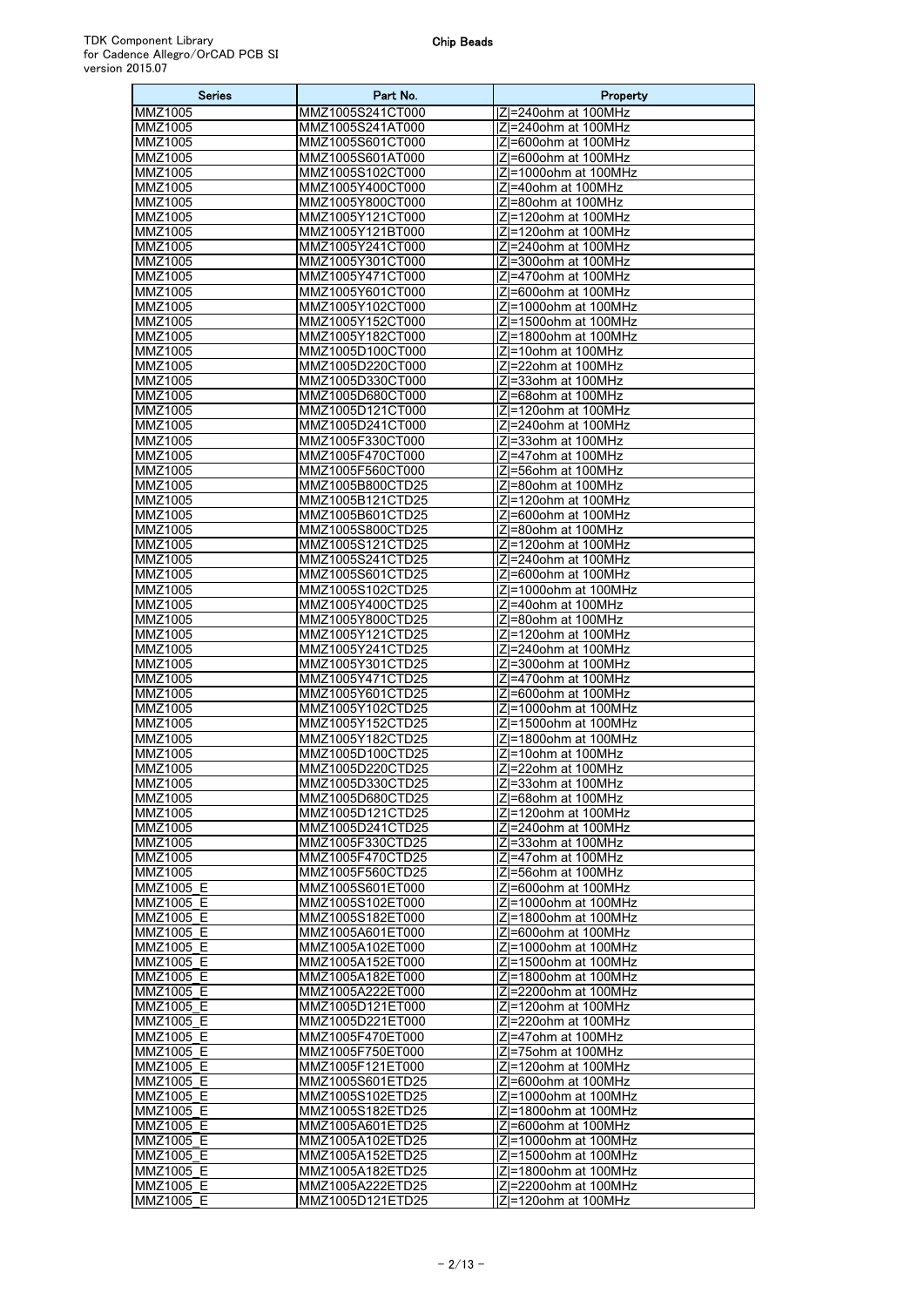| <b>Series</b>             | Part No.                                 | Property                                      |
|---------------------------|------------------------------------------|-----------------------------------------------|
| MMZ1005 E                 | MMZ1005D221ETD25                         | IZI=220ohm at 100MHz                          |
| MMZ1005 E                 | MMZ1005F470ETD25                         | IZI=47ohm at 100MHz                           |
| MMZ1005_E                 | MMZ1005F750ETD25                         | Z =75ohm at 100MHz                            |
| MMZ1005 E                 | MMZ1005F121ETD25                         | IZI=120ohm at 100MHz                          |
| MMZ1005 V                 | MMZ1005AFZ750VT000<br>MMZ1005AFZ151VT000 | IZI=75ohm at 100MHz                           |
| MMZ1005 V<br>MMZ1005 V    | MMZ1005AFZ181VT000                       | IZI=150ohm at 100MHz<br> Z =180ohm at 100MHz  |
| MMZ1608                   | MMZ1608B121CTAH0                         | Z =120ohm at 100MHz                           |
| MMZ1608                   | MMZ1608B221CTAH0                         | IZI=220ohm at 100MHz                          |
| MMZ1608                   | MMZ1608B301CTAH0                         | IZI=300ohm at 100MHz                          |
| MMZ1608                   | MMZ1608B471CTAH0                         | Z =470ohm at 100MHz                           |
| MMZ1608                   | MMZ1608B601CTAH0                         | Z =600ohm at 100MHz                           |
| MMZ1608                   | MMZ1608B102CTA00                         | Z =1000ohm at 100MHz                          |
| MMZ1608                   | MMZ1608R150ATA00                         | IZI=15ohm at 100MHz                           |
| MMZ1608                   | MMZ1608R300ATA00                         | IZI=30ohm at 100MHz                           |
| MMZ1608                   | MMZ1608R600ATA00                         | IZI=60ohm at 100MHz                           |
| MMZ1608<br>MMZ1608        | MMZ1608R121ATA00<br>MMZ1608R121CTAH0     | Z =120ohm at 100MHz<br> Z =120ohm at 100MHz   |
| MMZ1608                   | MMZ1608R301ATA00                         | IZI=300ohm at 100MHz                          |
| MMZ1608                   | MMZ1608R301CTAH0                         | IZI=300ohm at 100MHz                          |
| MMZ1608                   | MMZ1608R471ATA00                         | IZI=470ohm at 100MHz                          |
| MMZ1608                   | MMZ1608R601ATA00                         | IZI=600ohm at 100MHz                          |
| <b>MMZ1608</b>            | MMZ1608R601CTAH0                         | Z =600ohm at 100MHz                           |
| MMZ1608                   | MMZ1608R102ATA00                         | Z =1000ohm at 100MHz                          |
| MMZ1608                   | MMZ1608R102CTA00                         | Z =1000ohm at 100MHz                          |
| MMZ1608<br>MMZ1608        | MMZ1608S400ATA00                         | IZI=40ohm at 100MHz                           |
| <b>MMZ1608</b>            | MMZ1608S800ATA00<br>MMZ1608S800CTAH0     | Z =80ohm at 100MHz<br> Z =80ohm at 100MHz     |
| MMZ1608                   | MMZ1608S121ATA00                         | IZI=120ohm at 100MHz                          |
| MMZ1608                   | MMZ1608S121CTAH0                         | IZI=120ohm at 100MHz                          |
| MMZ1608                   | MMZ1608S181ATA00                         | IZI=180ohm at 100MHz                          |
| MMZ1608                   | MMZ1608S181CTAH0                         | Z =180ohm at 100MHz                           |
| MMZ1608                   | MMZ1608S221ATA00                         | Z =220ohm at 100MHz                           |
| MMZ1608                   | MMZ1608S301ATA00                         | IZI=300ohm at 100MHz                          |
| MMZ1608                   | MMZ1608S301CTAH0                         | Z =300ohm at 100MHz                           |
| MMZ1608<br><b>MMZ1608</b> | MMZ1608S471ATA00<br>MMZ1608S601CTAH0     | IZI=470ohm at 100MHz<br>IZI=600ohm at 100MHz  |
| MMZ1608                   | MMZ1608S601ATA00                         | Z =600ohm at 100MHz                           |
| MMZ1608                   | MMZ1608S102ATA00                         | Z =1000ohm at 100MHz                          |
| MMZ1608                   | MMZ1608S102CTA00                         | Z =1000ohm at 100MHz                          |
| MMZ1608                   | MMZ1608S202ATA00                         | Z =2000ohm at 100MHz                          |
| <b>MMZ1608</b>            | MMZ1608Y150BTA00                         | IZI=15ohm at 100MHz                           |
| MMZ1608                   | MMZ1608Y300BTA00                         | Z =30ohm at 100MHz                            |
| MMZ1608                   | MMZ1608Y600BTA00                         | IZI=60ohm at 100MHz                           |
| MMZ1608<br><b>MMZ1608</b> | MMZ1608Y121BTA00<br>MMZ1608Y121CTAH0     | Z =120ohm at 100MHz<br> Z =120ohm at 100MHz   |
| MMZ1608                   | MMZ1608Y221BTA00                         | Z =220ohm at 100MHz                           |
| MMZ1608                   | MMZ1608Y301CTAH0                         | Z =300ohm at 100MHz                           |
| MMZ1608                   | MMZ1608Y301BTA00                         | Z =300ohm at 100MHz                           |
| MMZ1608                   | MMZ1608Y471BTA00                         | IZI=470ohm at 100MHz                          |
| MMZ1608                   | MMZ1608Y601BTA00                         | IZI=600ohm at 100MHz                          |
| MMZ1608                   | MMZ1608Y601CTAH0                         | IZI=600ohm at 100MHz                          |
| MMZ1608<br>MMZ1608        | MMZ1608Y751BTA00                         | Z =750ohm at 100MHz                           |
| MMZ1608                   | MMZ1608Y102BTA00<br>MMZ1608Y102CTA00     | Z =1000ohm at 100MHz<br> Z =1000ohm at 100MHz |
| MMZ1608                   | MMZ1608Y152BTA00                         | Z =1500ohm at 100MHz                          |
| MMZ1608                   | MMZ1608Y152CTA00                         | Z =1500ohm at 100MHz                          |
| MMZ1608                   | MMZ1608A152ETA00                         | Z =1500ohm at 100MHz                          |
| MMZ1608                   | MMZ1608A182BTA00                         | Z =1800ohm at 100MHz                          |
| MMZ1608                   | MMZ1608A222BTA00                         | Z =2200ohm at 100MHz                          |
| MMZ1608                   | MMZ1608A252BTA00                         | Z =2500ohm at 100MHz                          |
| MMZ1608                   | MMZ1608Q121BTA00                         | IZI=120ohm at 100MHz                          |
| MMZ1608<br>MMZ1608        | MMZ1608Q221BTA00<br>MMZ1608Q331BTA00     | Z =220ohm at 100MHz<br> Z =330ohm at 100MHz   |
| MMZ1608                   | MMZ1608Q471BTA00                         | IZI=470ohm at 100MHz                          |
| MMZ1608                   | MMZ1608Q601BTA00                         | Z =600ohm at 100MHz                           |
| MMZ1608                   | MMZ1608Q102BTA00                         | Z =1000ohm at 100MHz                          |
| MMZ1608                   | MMZ1608D050CTA00                         | Z =5ohm at 100MHz                             |
| MMZ1608                   | MMZ1608D100CTAH0                         | Z =10ohm at 100MHz                            |
| MMZ1608                   | MMZ1608D220CTAH0                         | IZI=22ohm at 100MHz                           |
| MMZ1608<br>MMZ1608        | MMZ1608D500CTAH0<br>MMZ1608D800CTAH0     | Z =50ohm at 100MHz<br>IZI=80ohm at 100MHz     |
| MMZ1608                   | MMZ1608D800BTA00                         | Z =80ohm at 100MHz                            |
| MMZ1608                   | MMZ1608D121CTAH0                         | IZI=120ohm at 100MHz                          |
|                           |                                          |                                               |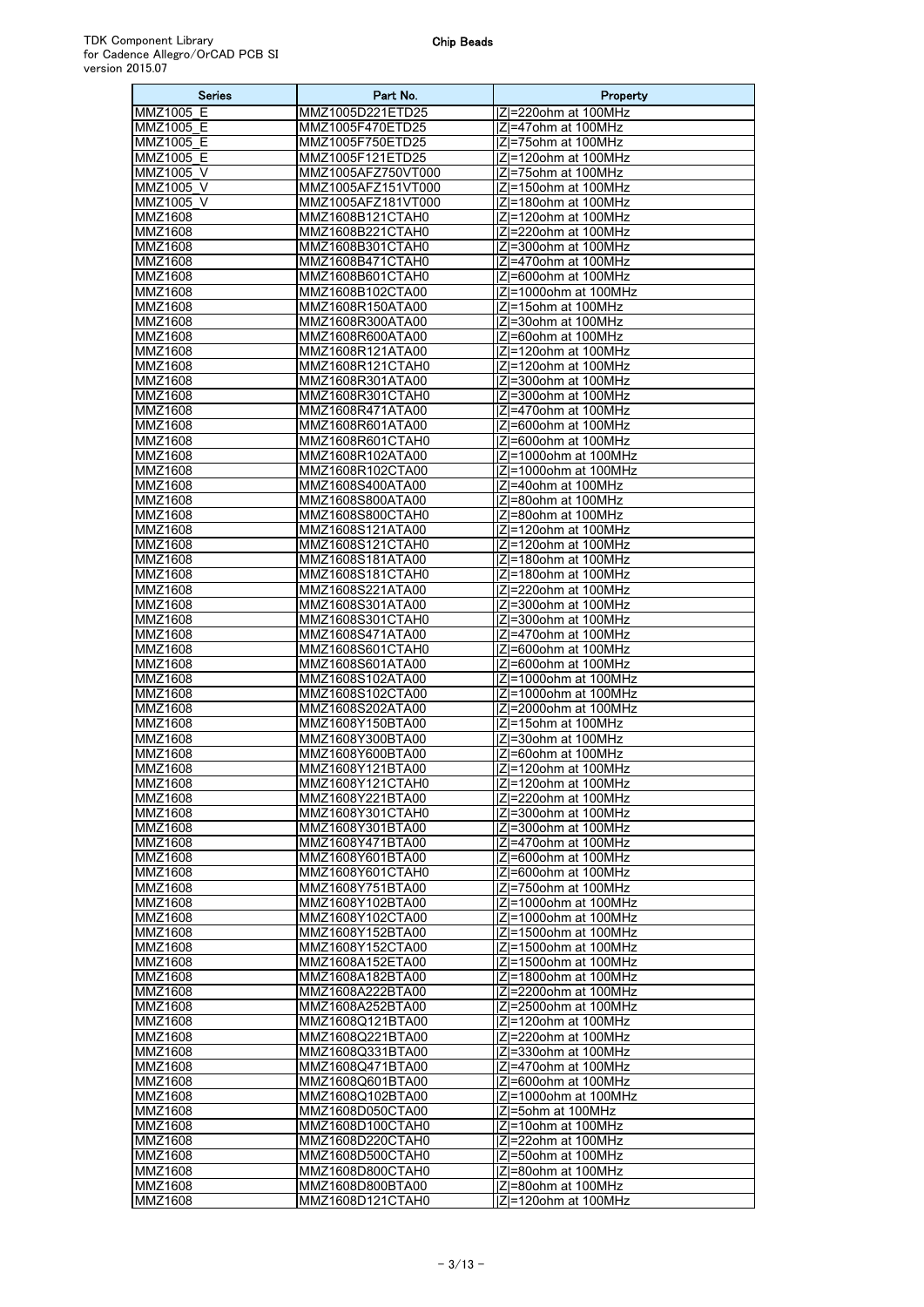| Series                           | Part No.                             | Property                                       |
|----------------------------------|--------------------------------------|------------------------------------------------|
| MMZ1608                          | MMZ1608D121BTA00                     | Z =120ohm at 100MHz                            |
| MMZ1608                          | MMZ1608D241CTA00                     | IZI=240ohm at 100MHz                           |
| MMZ1608                          | MMZ1608D301BTA00                     | IZI=300ohm at 100MHz                           |
| MMZ1608<br>MMZ1608               | MMZ1608F030BTA00<br>MMZ1608F470BTA00 | Z =3ohm at 100MHz<br> Z =47ohm at 100MHz       |
| MMZ1608                          | MMZ1608F750BTA00                     | IZI=75ohm at 100MHz                            |
| MMZ1608                          | MMZ1608F121BTA00                     | IZI=120ohm at 100MHz                           |
| MMZ1608                          | MMZ1608B121CTDH5                     | IZI=120ohm at 100MHz                           |
| MMZ1608                          | MMZ1608B221CTDH5                     | Z =220ohm at 100MHz                            |
| MMZ1608                          | MMZ1608B301CTDH5                     | IZI=300ohm at 100MHz                           |
| MMZ1608                          | MMZ1608B471CTDH5                     | IZI=470ohm at 100MHz                           |
| MMZ1608<br>MMZ1608               | MMZ1608B601CTDH5<br>MMZ1608B102CTD25 | IZI=600ohm at 100MHz<br>IZI=1000ohm at 100MHz  |
| MMZ1608                          | MMZ1608R150ATD25                     | IZI=15ohm at 100MHz                            |
| MMZ1608                          | MMZ1608R300ATD25                     | IZI=30ohm at 100MHz                            |
| MMZ1608                          | MMZ1608R600ATD25                     | IZI=60ohm at 100MHz                            |
| MMZ1608                          | MMZ1608R121ATD25                     | IZI=120ohm at 100MHz                           |
| MMZ1608                          | MMZ1608R301ATD25                     | IZI=300ohm at 100MHz                           |
| MMZ1608                          | MMZ1608R471ATD25                     | Z =470ohm at 100MHz                            |
| MMZ1608                          | MMZ1608R601ATD25                     | IZI=600ohm at 100MHz<br>IZI=1000ohm at 100MHz  |
| MMZ1608<br>MMZ1608               | MMZ1608R102ATD25<br>MMZ1608S400ATD25 | IZI=40ohm at 100MHz                            |
| MMZ1608                          | MMZ1608S800ATD25                     | IZI=80ohm at 100MHz                            |
| MMZ1608                          | MMZ1608S121ATD25                     | IZI=120ohm at 100MHz                           |
| MMZ1608                          | MMZ1608S181ATD25                     | IZI=180ohm at 100MHz                           |
| MMZ1608                          | MMZ1608S221ATD25                     | IZI=220ohm at 100MHz                           |
| MMZ1608                          | MMZ1608S301ATD25                     | IZI=300ohm at 100MHz                           |
| MMZ1608                          | MMZ1608S471ATD25                     | IZI=470ohm at 100MHz                           |
| MMZ1608<br>MMZ1608               | MMZ1608S601ATD25<br>MMZ1608S102ATD25 | Z =600ohm at 100MHz<br>IZI=1000ohm at 100MHz   |
| MMZ1608                          | MMZ1608S202ATD25                     | Z =2000ohm at 100MHz                           |
| MMZ1608                          | MMZ1608Y150BTD25                     | IZI=15ohm at 100MHz                            |
| MMZ1608                          | MMZ1608Y300BTD25                     | IZI=30ohm at 100MHz                            |
| MMZ1608                          | MMZ1608Y600BTD25                     | Z =60ohm at 100MHz                             |
| MMZ1608                          | MMZ1608Y121BTD25                     | IZI=120ohm at 100MHz                           |
| MMZ1608                          | MMZ1608Y221BTD25                     | Z =220ohm at 100MHz                            |
| MMZ1608<br>MMZ1608               | MMZ1608Y301BTD25<br>MMZ1608Y471BTD25 | IZI=300ohm at 100MHz<br>IZI=470ohm at 100MHz   |
| MMZ1608                          | MMZ1608Y601BTD25                     | Z =600ohm at 100MHz                            |
| MMZ1608                          | MMZ1608Y751BTD25                     | Z =750ohm at 100MHz                            |
| MMZ1608                          | MMZ1608Y102BTD25                     | Z =1000ohm at 100MHz                           |
| MMZ1608                          | MMZ1608Y152BTD25                     | Z =1500ohm at 100MHz                           |
| MMZ1608                          | MMZ1608A182BTD25                     | IZI=1800ohm at 100MHz                          |
| MMZ1608                          | MMZ1608A222BTD25                     | Z =2200ohm at 100MHz                           |
| <b>MMZ1608</b><br><b>MMZ1608</b> | MMZ1608A252BTD25<br>MMZ1608Q121BTD25 | $ Z =2500$ ohm at 100MHz<br>Z=120ohm at 100MHz |
| MMZ1608                          | MMZ1608Q221BTD25                     | Z =220ohm at 100MHz                            |
| MMZ1608                          | MMZ1608Q331BTD25                     | IZI=330ohm at 100MHz                           |
| MMZ1608                          | MMZ1608Q471BTD25                     | Z =470ohm at 100MHz                            |
| MMZ1608                          | MMZ1608Q601BTD25                     | IZI=600ohm at 100MHz                           |
| MMZ1608                          | MMZ1608Q102BTD25                     | Z =1000ohm at 100MHz                           |
| MMZ1608                          | MMZ1608D050CTD25<br>MMZ1608D100CTDH5 | Z =5ohm at 100MHz                              |
| MMZ1608<br>MMZ1608               | MMZ1608D220CTDH5                     | Z =10ohm at 100MHz<br> Z =22ohm at 100MHz      |
| MMZ1608                          | MMZ1608D500CTDH5                     | IZI=50ohm at 100MHz                            |
| MMZ1608                          | MMZ1608D800CTDH5                     | Z =80ohm at 100MHz                             |
| MMZ1608                          | MMZ1608D800BTD25                     | Z =80ohm at 100MHz                             |
| MMZ1608                          | MMZ1608D121CTDH5                     | Z =120ohm at 100MHz                            |
| MMZ1608                          | MMZ1608D121BTD25                     | Z =120ohm at 100MHz                            |
| MMZ1608                          | MMZ1608D241CTD25                     | IZI=240ohm at 100MHz                           |
| MMZ1608<br>MMZ1608               | MMZ1608D301BTD25<br>MMZ1608F030BTD25 | Z =300ohm at 100MHz<br>IZI=3ohm at 100MHz      |
| MMZ1608                          | MMZ1608F470BTD25                     | Z =47ohm at 100MHz                             |
| MMZ1608                          | MMZ1608F750BTD25                     | Z =75ohm at 100MHz                             |
| MMZ1608                          | MMZ1608F121BTD25                     | IZI=120ohm at 100MHz                           |
| MMZ2012                          | MMZ2012R150AT000                     | Z =15ohm at 100MHz                             |
| MMZ2012                          | MMZ2012R300AT000                     | IZI=30ohm at 100MHz                            |
| MMZ2012                          | MMZ2012R600AT000                     | Z =60ohm at 100MHz                             |
| MMZ2012<br>MMZ2012               | MMZ2012R121AT000<br>MMZ2012R301AT000 | Z =120ohm at 100MHz<br>IZI=300ohm at 100MHz    |
| MMZ2012                          | MMZ2012R601AT000                     | Z =600ohm at 100MHz                            |
| MMZ2012                          | MMZ2012R102AT000                     | Z =1000ohm at 100MHz                           |
| MMZ2012                          | MMZ2012S400AT000                     | IZI=40ohm at 100MHz                            |
| MMZ2012                          | MMZ2012S800AT000                     | Z =80ohm at 100MHz                             |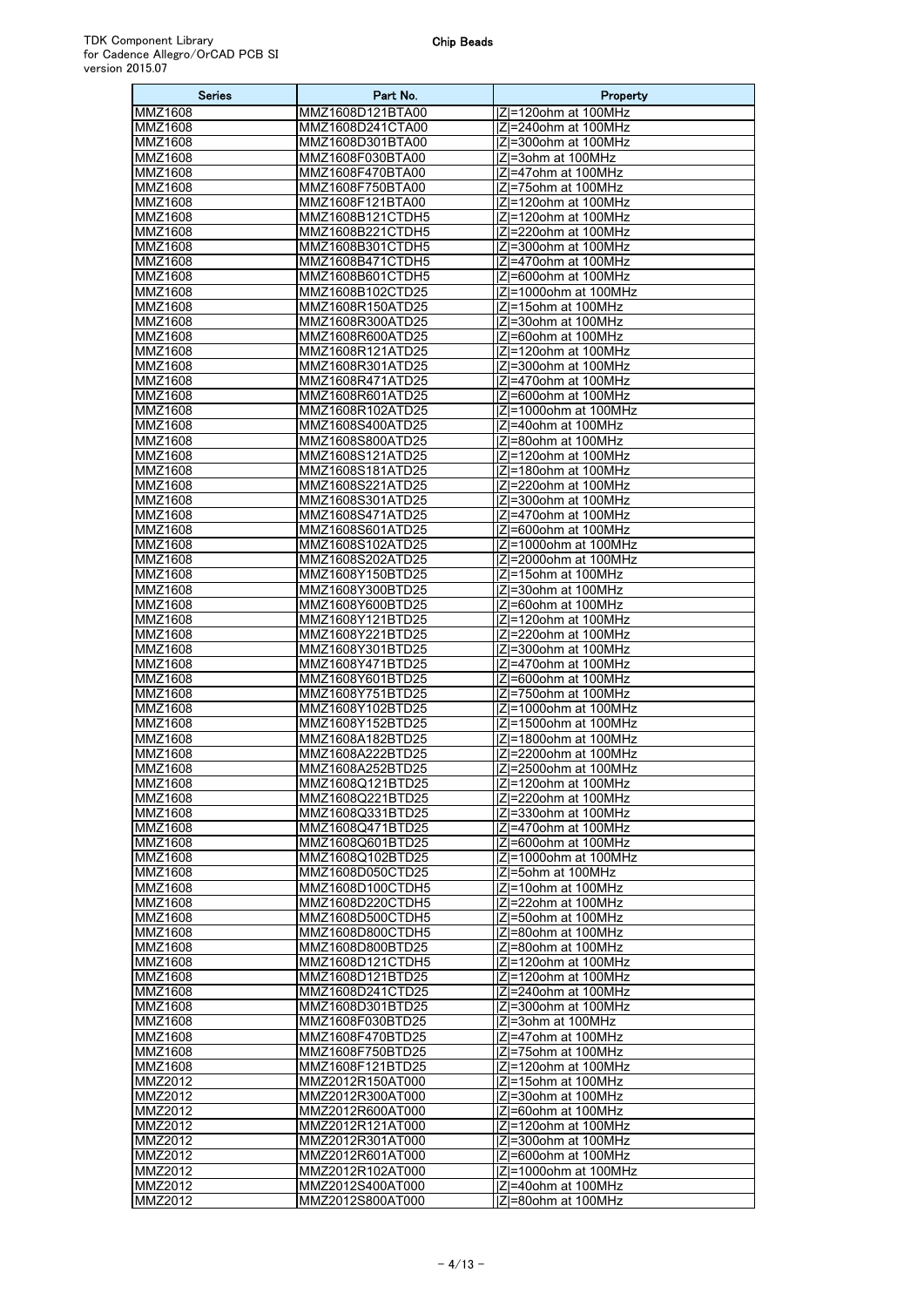| <b>Series</b>          | Part No.                             | Property                                        |
|------------------------|--------------------------------------|-------------------------------------------------|
| MMZ2012                | MMZ2012S121AT000                     | IZI=120ohm at 100MHz                            |
| <b>MMZ2012</b>         | MMZ2012S181AT000                     | $ Z =180$ ohm at 100MHz                         |
| MMZ2012                | MMZ2012S301AT000                     | Z =300ohm at 100MHz                             |
| MMZ2012                | MMZ2012S601AT000                     | IZI=600ohm at 100MHz                            |
| MMZ2012<br>MMZ2012     | MMZ2012S102AT000<br>MMZ2012Y150BT000 | $ Z =1000$ ohm at 100MHz<br>IZI=15ohm at 100MHz |
| <b>MMZ2012</b>         | MMZ2012Y300BT000                     | Z =30ohm at 100MHz                              |
| MMZ2012                | MMZ2012Y600BT000                     | Z =60ohm at 100MHz                              |
| MMZ2012                | MMZ2012Y121BT000                     | IZI=120ohm at 100MHz                            |
| MMZ2012                | MMZ2012Y301BT000                     | Z =300ohm at 100MHz                             |
| MMZ2012                | MMZ2012Y601BT000                     | IZI=600ohm at 100MHz                            |
| <b>MMZ2012</b>         | MMZ2012Y102BT000                     | Z =1000ohm at 100MHz                            |
| MMZ2012                | MMZ2012Y152BT000                     | Z =1500ohm at 100MHz                            |
| MMZ2012                | MMZ2012Y202BT000                     | IZI=2000ohm at 100MHz                           |
| MMZ2012                | MMZ2012D800BT000                     | IZI=80ohm at 100MHz                             |
| MMZ2012<br>MMZ2012     | MMZ2012D121BT000<br>MMZ2012D301BT000 | IZI=120ohm at 100MHz<br>IZI=300ohm at 100MHz    |
| MMZ2012                | MMZ2012R150ATD25                     | Z =15ohm at 100MHz                              |
| MMZ2012                | MMZ2012R300ATD25                     | IZI=30ohm at 100MHz                             |
| MMZ2012                | MMZ2012R600ATD25                     | IZI=60ohm at 100MHz                             |
| MMZ2012                | MMZ2012R121ATD25                     | IZI=120ohm at 100MHz                            |
| MMZ2012                | MMZ2012R301ATD25                     | IZI=300ohm at 100MHz                            |
| MMZ2012                | MMZ2012R601ATD25                     | Z =600ohm at 100MHz                             |
| MMZ2012                | MMZ2012R102ATD25                     | Z =1000ohm at 100MHz                            |
| MMZ2012                | MMZ2012S400ATD25                     | Z =40ohm at 100MHz                              |
| MMZ2012<br>MMZ2012     | MMZ2012S800ATD25<br>MMZ2012S121ATD25 | IZI=80ohm at 100MHz<br> Z =120ohm at 100MHz     |
| MMZ2012                | MMZ2012S181ATD25                     | Z =180ohm at 100MHz                             |
| MMZ2012                | MMZ2012S301ATD25                     | IZI=300ohm at 100MHz                            |
| MMZ2012                | MMZ2012S601ATD25                     | Z =600ohm at 100MHz                             |
| MMZ2012                | MMZ2012S102ATD25                     | Z =1000ohm at 100MHz                            |
| MMZ2012                | MMZ2012Y150BTD25                     | Z =15ohm at 100MHz                              |
| MMZ2012                | MMZ2012Y300BTD25                     | Z =30ohm at 100MHz                              |
| MMZ2012<br>MMZ2012     | MMZ2012Y600BTD25<br>MMZ2012Y121BTD25 | IZI=60ohm at 100MHz<br>$ Z =120$ ohm at 100MHz  |
| MMZ2012                | MMZ2012Y301BTD25                     | IZI=300ohm at 100MHz                            |
| MMZ2012                | MMZ2012Y601BTD25                     | Z =600ohm at 100MHz                             |
| MMZ2012                | MMZ2012Y102BTD25                     | Z =1000ohm at 100MHz                            |
| MMZ2012                | MMZ2012Y152BTD25                     | IZI=1500ohm at 100MHz                           |
| MMZ2012                | MMZ2012Y202BTD25                     | Z =2000ohm at 100MHz                            |
| MMZ2012                | MMZ2012D800BTD25                     | IZI=80ohm at 100MHz                             |
| MMZ2012<br>MMZ2012     | MMZ2012D121BTD25<br>MMZ2012D301BTD25 | Z =120ohm at 100MHz<br> Z =300ohm at 100MHz     |
| MPZ0603                | MPZ0603S220CT000                     | IZI=22ohm at 100MHz                             |
| MPZ0603                | MPZ0603S330CT000                     | IZI=33ohm at 100MHz                             |
| <b>MPZ0603</b>         | MPZ0603S470CT000                     | Z =47ohm at 100MHz                              |
| MPZ1005                | MPZ1005S100CT000                     | Z =10ohm at 100MHz                              |
| MPZ1005                | MPZ1005S300CT000                     | Z =30ohm at 100MHz                              |
| MPZ1005                | MPZ1005S600CT000                     | IZI=60ohm at 100MHz                             |
| MPZ1005<br>MPZ1005     | MPZ1005S121CT000<br>MPZ1005Y900CT000 | IZI=120ohm at 100MHz<br> Z =90ohm at 100MHz     |
| MPZ1005                | MPZ1005S100CTD25                     | IZI=10ohm at 100MHz                             |
| MPZ1005                | MPZ1005S300CTD25                     | Z =30ohm at 100MHz                              |
| MPZ1005                | MPZ1005S600CTD25                     | Z =60ohm at 100MHz                              |
| MPZ1005                | MPZ1005S121CTD25                     | IZI=120ohm at 100MHz                            |
| MPZ1005                | MPZ1005Y900CTD25                     | Z =90ohm at 100MHz                              |
| MPZ1005 E              | MPZ1005S121ET000                     | IZI=120ohm at 100MHz                            |
| MPZ1005_E<br>MPZ1005_E | MPZ1005S221ET000<br>MPZ1005S331ET000 | Z =220ohm at 100MHz<br> Z =330ohm at 100MHz     |
| MPZ1005 E              | MPZ1005A151ET000                     | IZI=150ohm at 100MHz                            |
| MPZ1005_E              | MPZ1005A331ET000                     | Z =330ohm at 100MHz                             |
| MPZ1005 E              | MPZ1005D330ET000                     | IZI=33ohm at 100MHz                             |
| MPZ1005_E              | MPZ1005D750ET000                     | Z =75ohm at 100MHz                              |
| MPZ1005_E              | MPZ1005F330ET000                     | Z =33ohm at 100MHz                              |
| MPZ1005 E              | MPZ1005F470ET000                     | IZI=47ohm at 100MHz                             |
| MPZ1005_E<br>MPZ1005 E | MPZ1005S121ETD25<br>MPZ1005S221ETD25 | Z =120ohm at 100MHz<br> Z =220ohm at 100MHz     |
| MPZ1005_E              | MPZ1005S331ETD25                     | Z =330ohm at 100MHz                             |
| MPZ1005_E              | MPZ1005F330ETD25                     | Z =33ohm at 100MHz                              |
| MPZ1005 E              | MPZ1005F470ETD25                     | IZI=47ohm at 100MHz                             |
| MPZ1005_VN             | MPZ1005AFZ100NT000                   | Z =10ohm at 100MHz                              |
| MPZ1005 VN             | MPZ1005AFZ150VT000                   | IZI=15ohm at 100MHz                             |
| MPZ1005 VN             | MPZ1005AFZ300VT000                   | Z =30ohm at 100MHz                              |
| MPZ1608                | MPZ1608B471ATA00                     | IZI=470ohm at 100MHz                            |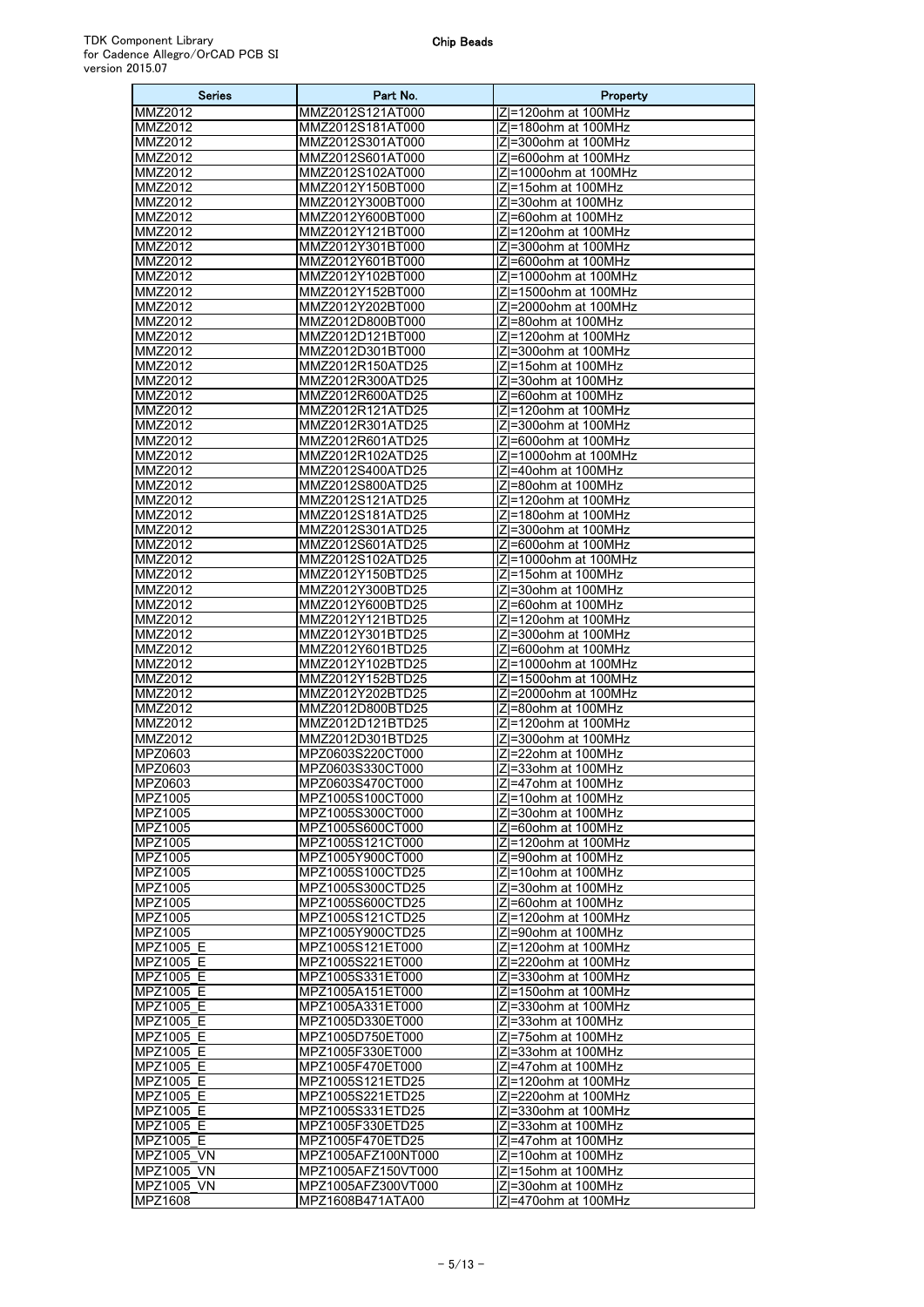| <b>Series</b>              | Part No.                                   | Property                                      |
|----------------------------|--------------------------------------------|-----------------------------------------------|
| <b>MPZ1608</b>             | MPZ1608R391ATA00                           | IZI=390ohm at 100MHz                          |
| MPZ1608                    | MPZ1608S260ATAH0                           | Z =26ohm at 100MHz                            |
| MPZ1608<br><b>MPZ1608</b>  | MPZ1608S300ATAH0                           | IZI=30ohm at 100MHz                           |
| MPZ1608                    | MPZ1608S600ATAH0<br>MPZ1608S101ATAH0       | IZI=60ohm at 100MHz<br>IZI=100ohm at 100MHz   |
| MPZ1608                    | MPZ1608S121ATAH0                           | Z =120ohm at 100MHz                           |
| <b>MPZ1608</b>             | MPZ1608S181ATAH0                           | $ Z $ =180ohm at 100MHz                       |
| MPZ1608                    | MPZ1608S221ATA00                           | IZI=220ohm at 100MHz                          |
| <b>MPZ1608</b>             | MPZ1608S331ATA00                           | IZI=330ohm at 100MHz                          |
| MPZ1608                    | MPZ1608S471ATA00                           | IZI=470ohm at 100MHz                          |
| MPZ1608<br><b>MPZ1608</b>  | MPZ1608S601ATA00<br>MPZ1608S102ATA00       | IZI=600ohm at 100MHz<br> Z =1000ohm at 100MHz |
| MPZ1608                    | MPZ1608Y600BTA00                           | IZI=60ohm at 100MHz                           |
| MPZ1608                    | MPZ1608Y101BTA00                           | IZI=100ohm at 100MHz                          |
| MPZ1608                    | MPZ1608Y151BTA00                           | IZI=150ohm at 100MHz                          |
| MPZ1608                    | MPZ1608Y221BTA00                           | Z =220ohm at 100MHz                           |
| <b>MPZ1608</b>             | MPZ1608D300BTA00                           | IZI=30ohm at 100MHz                           |
| MPZ1608                    | MPZ1608D600BTA00                           | IZI=60ohm at 100MHz                           |
| MPZ1608                    | MPZ1608D101BTA00<br>MPZ1608B471ATD25       | IZI=100ohm at 100MHz                          |
| MPZ1608<br>MPZ1608         | MPZ1608R391ATD25                           | IZI=470ohm at 100MHz<br>IZI=390ohm at 100MHz  |
| <b>MPZ1608</b>             | MPZ1608S260ATDH5                           | IZI=26ohm at 100MHz                           |
| MPZ1608                    | MPZ1608S300ATDH5                           | IZI=30ohm at 100MHz                           |
| MPZ1608                    | MPZ1608S600ATDH5                           | IZI=60ohm at 100MHz                           |
| MPZ1608                    | MPZ1608S101ATDH5                           | IZI=100ohm at 100MHz                          |
| MPZ1608                    | MPZ1608S121ATDH5                           | Z =120ohm at 100MHz                           |
| <b>MPZ1608</b>             | MPZ1608S181ATDH5                           | IZI=180ohm at 100MHz                          |
| <b>MPZ1608</b><br>MPZ1608  | MPZ1608S221ATD25<br>MPZ1608S331ATD25       | IZI=220ohm at 100MHz<br>IZI=330ohm at 100MHz  |
| MPZ1608                    | MPZ1608S471ATD25                           | IZI=470ohm at 100MHz                          |
| MPZ1608                    | MPZ1608S601ATD25                           | IZI=600ohm at 100MHz                          |
| <b>MPZ1608</b>             | MPZ1608S102ATD25                           | Z =1000ohm at 100MHz                          |
| MPZ1608                    | MPZ1608Y600BTD25                           | IZI=60ohm at 100MHz                           |
| MPZ1608                    | MPZ1608Y101BTD25                           | IZI=100ohm at 100MHz                          |
| MPZ1608                    | MPZ1608Y151BTD25                           | IZI=150ohm at 100MHz                          |
| MPZ1608<br><b>MPZ1608</b>  | MPZ1608Y221BTD25<br>MPZ1608D300BTD25       | Z =220ohm at 100MHz<br>IZI=30ohm at 100MHz    |
| MPZ1608                    | MPZ1608D600BTD25                           | IZI=60ohm at 100MHz                           |
| MPZ1608                    | MPZ1608D101BTD25                           | IZI=100ohm at 100MHz                          |
| MPZ2012                    | MPZ2012S300AT000                           | IZI=30ohm at 100MHz                           |
| MPZ2012                    | MPZ2012S101AT000                           | IZI=100ohm at 100MHz                          |
| MPZ2012                    | MPZ2012S221AT000                           | Z =220ohm at 100MHz                           |
| MPZ2012<br>MPZ2012         | MPZ2012S331AT000<br>MPZ2012S601AT000       | IZI=330ohm at 100MHz<br>IZI=600ohm at 100MHz  |
| MPZ2012                    | MPZ2012S102AT000                           | Z =1000ohm at 100MHz                          |
| MPZ2012                    | MPZ2012S300ATD25                           | Z =300nm at 100MHz                            |
| MPZ2012                    | MPZ2012S101ATD25                           | $ Z =100$ ohm at 100MHz                       |
| MPZ2012                    | MPZ2012S221ATD25                           | Z =220ohm at 100MHz                           |
| MPZ2012                    | MPZ2012S331ATD25                           | Z =330ohm at 100MHz                           |
| MPZ2012                    | MPZ2012S601ATD25                           | IZI=600ohm at 100MHz                          |
| MPZ2012<br>HFxxACC2012     | MPZ2012S102ATD25<br><b>HF70ACC201209-T</b> | Z =1000ohm at 100MHz<br>IZI=10ohm at 100MHz   |
| HFxxACC2012                | HF50ACC201209-T                            | IZI=11ohm at 100MHz                           |
| HFxxACC2012                | HF30ACC201209-T                            | Z =7ohm at 100MHz                             |
| HFxxACC2012                | HF70ACC201209-TD25                         | IZI=10ohm at 100MHz                           |
| HFxxACC2012                | HF50ACC201209-TD25                         | Z =11ohm at 100MHz                            |
| HFxxACC2012                | HF30ACC201209-TD25                         | IZI=7ohm at 100MHz                            |
| HFxxACC3216                | HF70ACC321611-T                            | ZI=26ohm at 100MHz<br> Z =31ohm at 100MHz     |
| HFxxACC3216<br>HFxxACC3216 | HF50ACC321611-T<br>HF30ACC321611-T         | IZI=19ohm at 100MHz                           |
| HFxxACC3216                | HF70ACC321611-TD25                         | Z =26ohm at 100MHz                            |
| HFxxACC3216                | HF50ACC321611-TD25                         | IZI=31ohm at 100MHz                           |
| HFxxACC3216                | HF30ACC321611-TD25                         | IZI=19ohm at 100MHz                           |
| HFxxACC3225                | HF70ACC322513-T                            | Z =52ohm at 100MHz                            |
| HFxxACC3225                | HF50ACC322513-T                            | IZI=60ohm at 100MHz                           |
| HFxxACC3225<br>HFxxACC3225 | HF30ACC322513-T<br>HF70ACC322513-TD25      | Z =31ohm at 100MHz<br>IZI=52ohm at 100MHz     |
| HFxxACC3225                | HF50ACC322513-TD25                         | ZI=60ohm at 100MHz                            |
| HFxxACC3225                | HF30ACC322513-TD25                         | Z =31ohm at 100MHz                            |
| HFxxACC4532                | HF70ACC453215-T                            | IZI=120ohm at 100MHz                          |
| HFxxACC4532                | HF50ACC453215-T                            | Z =125ohm at 100MHz                           |
| HFxxACC4532                | <b>HF30ACC453215-T</b>                     | IZI=70ohm at 100MHz                           |
| HFxxACC4532                | HF70ACC453215-TD25                         | IZI=120ohm at 100MHz                          |
| HFxxACC4532                | HF50ACC453215-TD25                         | IZI=125ohm at 100MHz                          |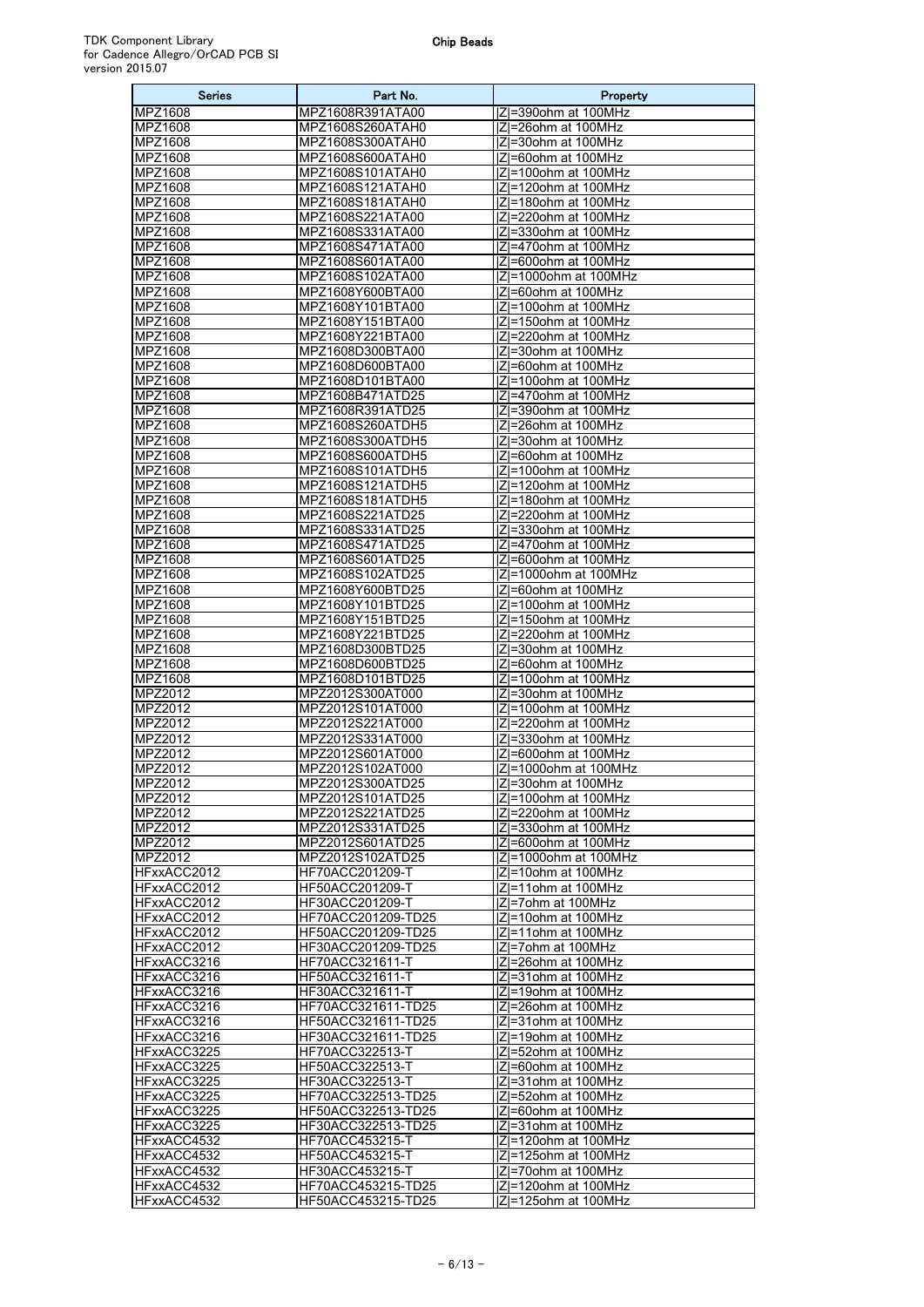| Series              | Part No.           | Property             |
|---------------------|--------------------|----------------------|
| <b>IHFxxACC4532</b> | HF30ACC453215-TD25 | IIZI=70ohm at 100MHz |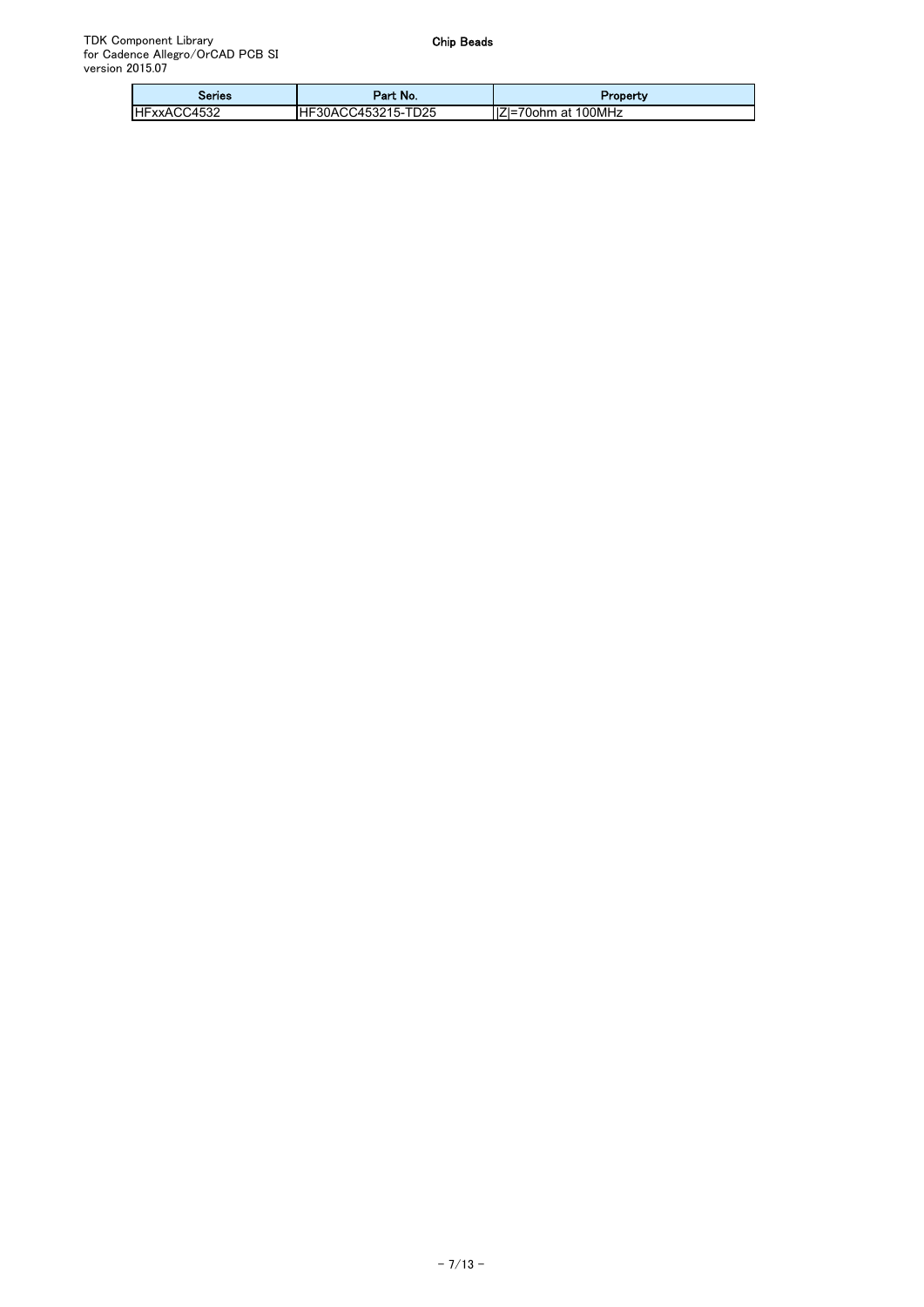| <b>Series</b> | Part No.            | Property     |
|---------------|---------------------|--------------|
| CKD610JB      | CKD610JB0J475M060AA | C=4.7uF      |
| CKD610JB      | CKD610JB0J475M060DA | C=4.7uF      |
| CKD610JB      | CKD610JB0J475S060AA | C=4.7uF      |
| CKD610JB      | CKD610JB0J475S060DA | C=4.7uF      |
| CKD61BJB      | CKD61BJB0J105M060AA | C=1uF        |
| CKD61BJB      | CKD61BJB0J105M060DA | C=1uF        |
| CKD61BJB      | CKD61BJB0J105S060AA | C=1uF        |
| CKD61BJB      | CKD61BJB0J105S060DA | C=1uF        |
| CKD61BJB      | CKD61BJB0J475M060AA | $C = 4.7$ uF |
| CKD61BJB      | CKD61BJB0J475M060DA | C=4.7uF      |
| CKD61BJB      | CKD61BJB0J475S060AA | C=4.7uF      |
| CKD61BJB      | CKD61BJB0J475S060DA | C=4.7uF      |
| CKD710JB      | CKD710JB0J474M030BA | C=470nF      |
| CKD710JB      | CKD710JB0J474M030EA | C=470nF      |
| CKD710JB      | CKD710JB0J474S030BA | C=470nF      |
| CKD710JB      | CKD710JB0J474S030EA | C=470nF      |
| CKD710JB      | CKD710JB0G105M030BA | C=1uF        |
| CKD710JB      | CKD710JB0G105M030EA | C=1uF        |
| CKD710JB      | CKD710JB0G105S030BA | C=1uF        |
| CKD710JB      | CKD710JB0G105S030EA | C=1uF        |
| CKD710JB      | CKD710JB0G435M045BA | $C = 4.3$ uF |
| CKD710JB      | CKD710JB0G435M045EA | $C = 4.3$ uF |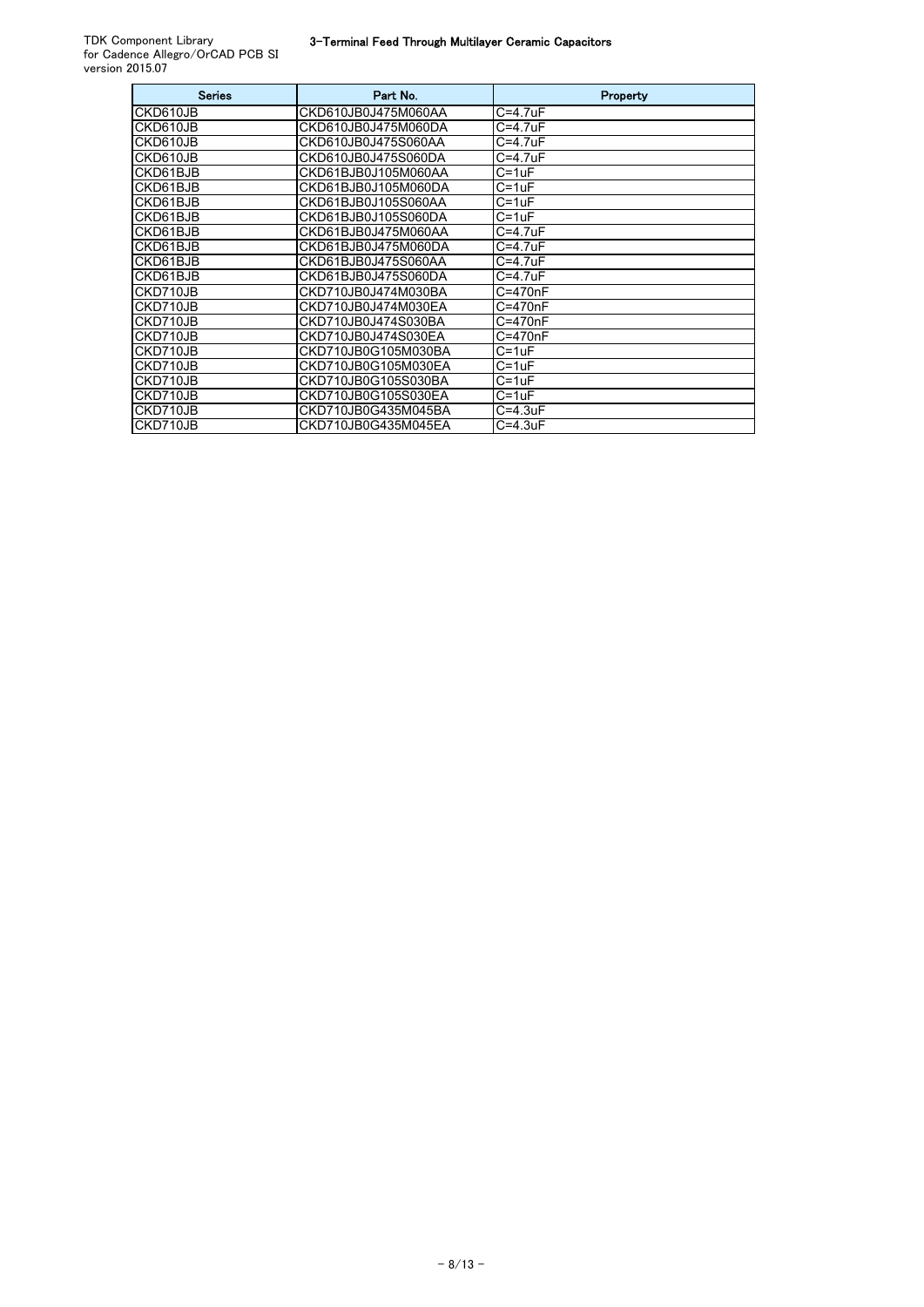| <b>Series</b>  | Part No.           | Property     |
|----------------|--------------------|--------------|
| <b>ACH3218</b> | ACH3218-220-TD01   | Cap=22pF     |
| <b>ACH3218</b> | ACH3218-330-TD01   | Cap=33pF     |
| ACH3218        | ACH3218-470-TD01   | Cap=47pF     |
| <b>ACH3218</b> | ACH3218-680-TD01   | Cap=68pF     |
| <b>ACH3218</b> | ACH3218-101-TD01   | Cap=100pF    |
| <b>ACH3218</b> | ACH3218-151-TD01   | Cap=150pF    |
| <b>ACH3218</b> | ACH3218-221-TD01   | Cap=220pF    |
| <b>ACH3218</b> | ACH3218-331-TD01   | Cap=330pF    |
| <b>ACH3218</b> | ACH3218-471-TD01   | Cap=470pF    |
| ACH3218        | ACH3218-681-TD01   | Cap=680pF    |
| <b>ACH3218</b> | ACH3218-102-TD01   | Cap=1000pF   |
| <b>ACH3218</b> | ACH3218-222-TD01   | Cap=2200pF   |
| <b>ACH3218</b> |                    |              |
|                | ACH3218-472-TD01   | Cap=4700pF   |
| <b>ACH3218</b> | ACH3218-103-TD01   | Cap=10000pF  |
| ACH3218        | ACH3218-223-TD01   | Cap=22000pF  |
| ACH32C         | ACH32C-100-T001    | Cap=10pF     |
| ACH32C         | ACH32C-100-TL001   | Cap=10pF     |
| ACH32C         | ACH32C-220-T001    | Cap=22pF     |
| ACH32C         | ACH32C-220-TL001   | Cap=22pF     |
| ACH32C         | ACH32C-470-T001    | Cap=47pF     |
| ACH32C         | ACH32C-470-TL001   | Cap=47pF     |
| ACH32C         | ACH32C-101-T001    | Cap=100pF    |
| ACH32C         | ACH32C-101-TL001   | Cap=100pF    |
| ACH32C         | ACH32C-331-T001    | Cap=330pF    |
| ACH32C         | ACH32C-331-TL001   | Cap=330pF    |
| ACH32C         | ACH32C-102-T001    | Cap=1000pF   |
| ACH32C         | ACH32C-102-TL001   | Cap=1000pF   |
|                |                    |              |
| ACH32C         | ACH32C-222-T001    | Cap=2200pF   |
| ACH32C         | ACH32C-222-TL001   | Cap=2200pF   |
| ACH32C         | ACH32C-103-T001    | Cap=10000pF  |
| ACH32C         | ACH32C-103-TL001   | Cap=10000pF  |
| ACH32C         | ACH32C-333-T001    | Cap=33000pF  |
| ACH32C         | ACH32C-333-TL001   | Cap=33000pF  |
| ACH32C         | ACH32C-104-T001    | Cap=100000pF |
| ACH32C         | ACH32C-104-TL001   | Cap=100000pF |
| YFF15SC        | YFF15SC1H220MT000N | Cap=22pF     |
| YFF15SC        | YFF15SC1H220MT009N | Cap=22pF     |
| YFF15SC        | YFF15SC1H470MT000N | Cap=47pF     |
| YFF15SC        | YFF15SC1H470MT009N | Cap=47pF     |
| YFF15SC        | YFF15SC1H101MT000N | Cap=100pF    |
| YFF15SC        | YFF15SC1H101MT009N | Cap=100pF    |
|                |                    |              |
| YFF15SC        | YFF15SC1H221MT000N | Cap=220pF    |
| YFF15SC        | YFF15SC1H221MT009N | Cap=220pF    |
| YFF15SC        | YFF15SC1E471MT000N | Cap=470pF    |
| YFF15SC        | YFF15SC1E471MT009N | Cap=470pF    |
| YFF15SC        | YFF15SC1E102MT000N | Cap=1000pF   |
| YFF15SC        | YFF15SC1E102MT009N | Cap=1000pF   |
| YFF15SC        | YFF15SC1E222MT000N | Cap=2200pF   |
| YFF15SC        | YFF15SC1E222MT009N | Cap=2200pF   |
| YFF15SC        | YFF15SC1E472MT000N | Cap=4700pF   |
| YFF15SC        | YFF15SC1E472MT009N | Cap=4700pF   |
| YFF15SC        | YFF15SC1E103MT000N | Cap=10000pF  |
| YFF15SC        | YFF15SC1E103MT009N | Cap=10000pF  |
| YFF15SC        | YFF15SC1C223MT000N | Cap=22000pF  |
| YFF15SC        | YFF15SC1C223MT009N | Cap=22000pF  |
| YFF15SC        | YFF15SC1C473MT000N | Cap=47000pF  |
|                |                    |              |
| YFF15SC        | YFF15SC1C473MT009N | Cap=47000pF  |
| YFF18SC        | YFF18SC1H220MT0H0N | Cap=22pF     |
| YFF18SC        | YFF18SC1H220MT0H9N | Cap=22pF     |
| YFF18SC        | YFF18SC1H470MT0H0N | Cap=47pF     |
| YFF18SC        | YFF18SC1H470MT0H9N | $Cap=47pF$   |
| YFF18SC        | YFF18SC1H101MT0H0N | Cap=100pF    |
| YFF18SC        | YFF18SC1H101MT0H9N | Cap=100pF    |
| YFF18SC        | YFF18SC1H221MT0H0N | Cap=220pF    |
| YFF18SC        | YFF18SC1H221MT0H9N | Cap=220pF    |
| YFF18SC        | YFF18SC1H471MT0H0N | Cap=470pF    |
| YFF18SC        | YFF18SC1H471MT0H9N | Cap=470pF    |
| YFF18SC        | YFF18SC1H102MT0H0N | Cap=1000pF   |
| YFF18SC        | YFF18SC1H102MT0H9N | Cap=1000pF   |
|                |                    |              |
| YFF18SC        | YFF18SC1H222MT0H0N | Cap=2200pF   |
| YFF18SC        | YFF18SC1H222MT0H9N | Cap=2200pF   |
| YFF18SC        | YFF18SC1H472MT0H0N | Cap=4700pF   |
| YFF18SC        | YFF18SC1H472MT0H9N | Cap=4700pF   |
| YFF18SC        | YFF18SC1H103MT0H0N | Cap=10000pF  |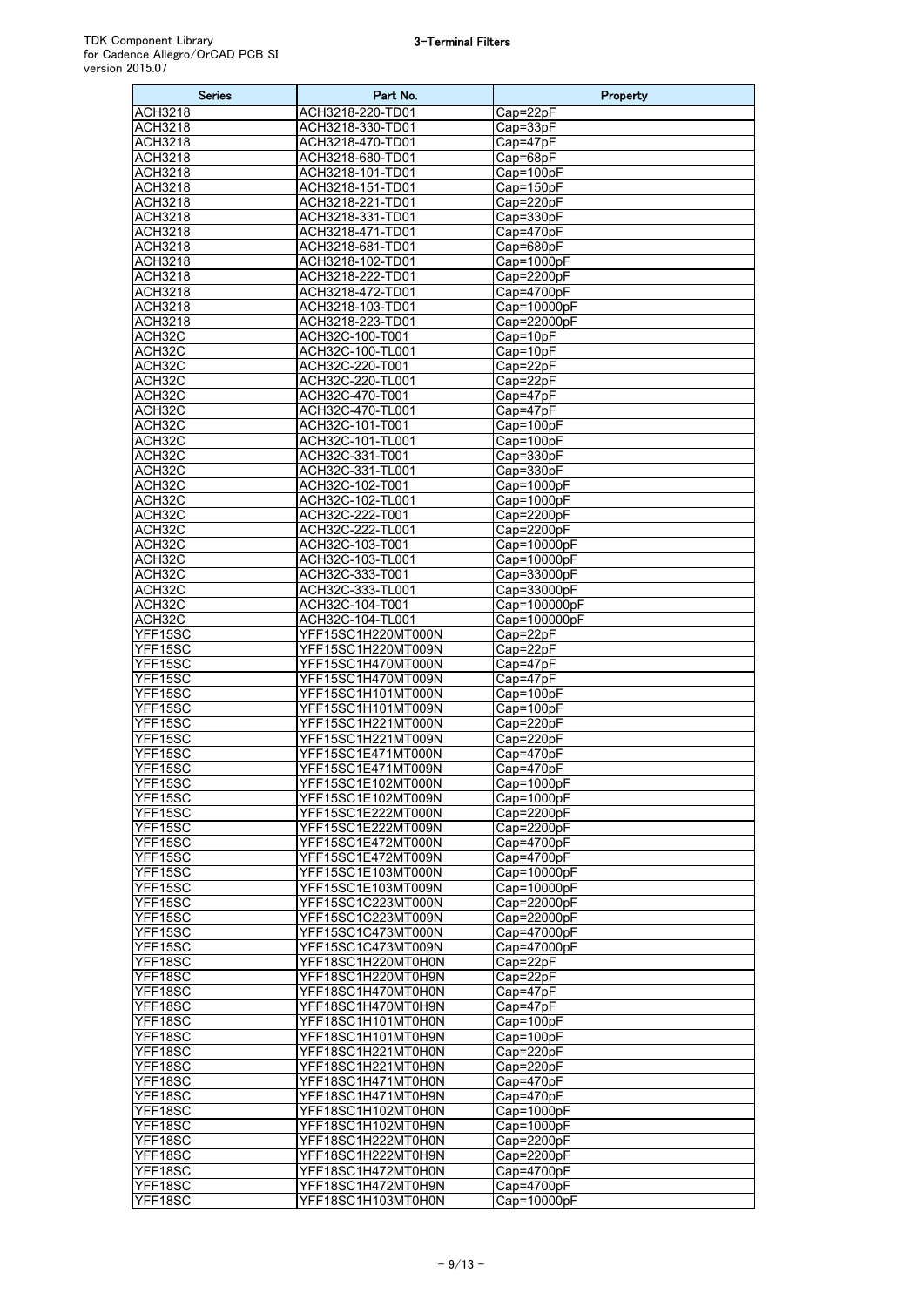| <b>Series</b>      | Part No.                                 | Property                       |
|--------------------|------------------------------------------|--------------------------------|
| YFF18SC            | YFF18SC1H103MT0H9N                       | Cap=10000pF                    |
| YFF18SC            | YFF18SC1H223MT0H0N                       | Cap=22000pF                    |
| YFF18SC            | YFF18SC1H223MT0H9N                       | Cap=22000pF                    |
| YFF21SC            | YFF21SC1H220MT000N                       | Cap=22pF                       |
| YFF21SC            | YFF21SC1H220MT009N                       | Cap=22pF                       |
| YFF21SC            | YFF21SC1H470MT000N                       | Cap=47pF                       |
| YFF21SC            | YFF21SC1H470MT009N                       | $Cap=47pF$                     |
| YFF21SC            | YFF21SC1H101MT000N                       | Cap=100pF                      |
| YFF21SC<br>YFF21SC | YFF21SC1H101MT009N<br>YFF21SC1H221MT000N | Cap=100pF<br>Cap=220pF         |
| YFF21SC            | YFF21SC1H221MT009N                       | Cap=220pF                      |
| YFF21SC            | YFF21SC1H471MT000N                       | Cap=470pF                      |
| YFF21SC            | YFF21SC1H471MT009N                       | Cap=470pF                      |
| YFF21SC            | YFF21SC1H102MT000N                       | Cap=1000pF                     |
| YFF21SC            | YFF21SC1H102MT009N                       | Cap=1000pF                     |
| YFF21SC            | YFF21SC1H222MT000N                       | Cap=2200pF                     |
| YFF21SC            | YFF21SC1H222MT009N                       | Cap=2200pF                     |
| YFF21SC            | YFF21SC1H472MT000N                       | Cap=4700pF                     |
| YFF21SC            | YFF21SC1H472MT009N                       | Cap=4700pF                     |
| YFF21SC            | YFF21SC1E103MT000N                       | Cap=10000pF                    |
| YFF21SC            | YFF21SC1E103MT009N                       | Cap=10000pF                    |
| YFF21SC            | YFF21SC1E223MT000N                       | Cap=22000pF                    |
| YFF21SC<br>YFF21SC | YFF21SC1E223MT009N                       | Cap=22000pF                    |
| YFF21SC            | YFF21SC1E473MT000N<br>YFF21SC1E473MT009N | Cap=47000pF<br>Cap=47000pF     |
| YFF15PC            | YFF15PC1C104MT000N                       | Cap=100000pF                   |
| YFF15PC            | YFF15PC1C104MT009N                       | Cap=100000pF                   |
| YFF15PC            | YFF15PC1A224MT000N                       | Cap=220000pF                   |
| YFF15PC            | YFF15PC1A224MT009N                       | Cap=220000pF                   |
| YFF15PC            | YFF15PC0J474MT000N                       | Cap=470000pF                   |
| YFF15PC            | YFF15PC0J474MT009N                       | Cap=470000pF                   |
| YFF15PC            | YFF15PC0G105MT000N                       | Cap=1000000pF                  |
| YFF15PC            | YFF15PC0G105MT009N                       | Cap=1000000pF                  |
| YFF15PC            | YFF15PC0G435MT000N                       | Cap=4300000pF                  |
| YFF15PC            | YFF15PC0G435MT009N                       | Cap=4300000pF                  |
| YFF18PC            | YFF18PC1C104MT0H0N                       | Cap=100000pF                   |
| YFF18PC            | YFF18PC1C104MT0H9N                       | Cap=100000pF                   |
| YFF18PC<br>YFF18PC | YFF18PC0J224MT0H0N<br>YFF18PC0J224MT0H9N | Cap=220000pF<br>Cap=220000pF   |
| YFF18PC            | YFF18PC0J474MT0H0N                       | Cap=470000pF                   |
| YFF18PC            | YFF18PC0J474MT0H9N                       | Cap=470000pF                   |
| YFF18PC            | YFF18PC0J105MT0H0N                       | Cap=1000000pF                  |
| YFF18PC            | YFF18PC0J105MT0H9N                       | Cap=1000000pF                  |
| YFF18PC            | YFF18PC0J475MT0H0N                       | Cap=4700000pF                  |
| YFF18PC            | YFF18PC0J475MT0H9N                       | Cap=4700000pF                  |
| YFF18PH            | YFF18PH0J105MT000N                       | Cap=1000000pF                  |
| YFF18PH            | YFF18PH0J105MT009N                       | Cap=1000000pF                  |
| YFF18PH            | YFF18PH0J225MT000N                       | Cap=2200000pF                  |
| YFF18PH<br>YFF18PW | YFF18PH0J225MT009N<br>YFF18PW0J474MT0H0N | Cap=2200000pF<br>Cap=470000pF  |
| YFF18PW            | YFF18PW0J474MT0H9N                       | Cap=470000pF                   |
| YFF18PW            | YFF18PW0J105MT0H0N                       | Cap=1000000pF                  |
| YFF18PW            | YFF18PW0J105MT0H9N                       | Cap=1000000pF                  |
| YFF18PW            | YFF18PW0J475MT0H0N                       | Cap=4700000pF                  |
| YFF18PW            | YFF18PW0J475MT0H9N                       | Cap=4700000pF                  |
| YFF21PC            | YFF21PC1E104MT000N                       | Cap=100000pF                   |
| YFF21PC            | YFF21PC1E104MT009N                       | Cap=100000pF                   |
| YFF21PC            | YFF21PC1C474MT000N                       | Cap=470000pF                   |
| YFF21PC            | YFF21PC1C474MT009N                       | Cap=470000pF                   |
| YFF21PC            | YFF21PC1A105MT000N                       | Cap=1000000pF                  |
| YFF21PC            | YFF21PC1A105MT009N                       | Cap=1000000pF                  |
| YFF21PC<br>YFF21PC | YFF21PC1A225MT000N<br>YFF21PC1A225MT009N | Cap=2200000pF<br>Cap=2200000pF |
| YFF21PC            | YFF21PC1A475MT000N                       | Cap=4700000pF                  |
| YFF21PC            | YFF21PC1A475MT009N                       | Cap=4700000pF                  |
| YFF21PC            | YFF21PC0J106MT000N                       | Cap=10000000pF                 |
| YFF21PC            | YFF21PC0J106MT009N                       | Cap=10000000pF                 |
| YFF21PC            | YFF21PC0J226MT000N                       | Cap=22000000pF                 |
| YFF21PC            | YFF21PC0J226MT009N                       | Cap=22000000pF                 |
| YFF31PC            | YFF31PC1C104MT000N                       | Cap=100000pF                   |
| YFF31PC            | YFF31PC1C104MT009N                       | Cap=100000pF                   |
| YFF31PC            | YFF31PC1C224MT000N                       | Cap=220000pF                   |
| YFF31PC            | YFF31PC1C224MT009N                       | Cap=220000pF                   |
| YFF31PC            | YFF31PC1C474MT000N                       | Cap=470000pF                   |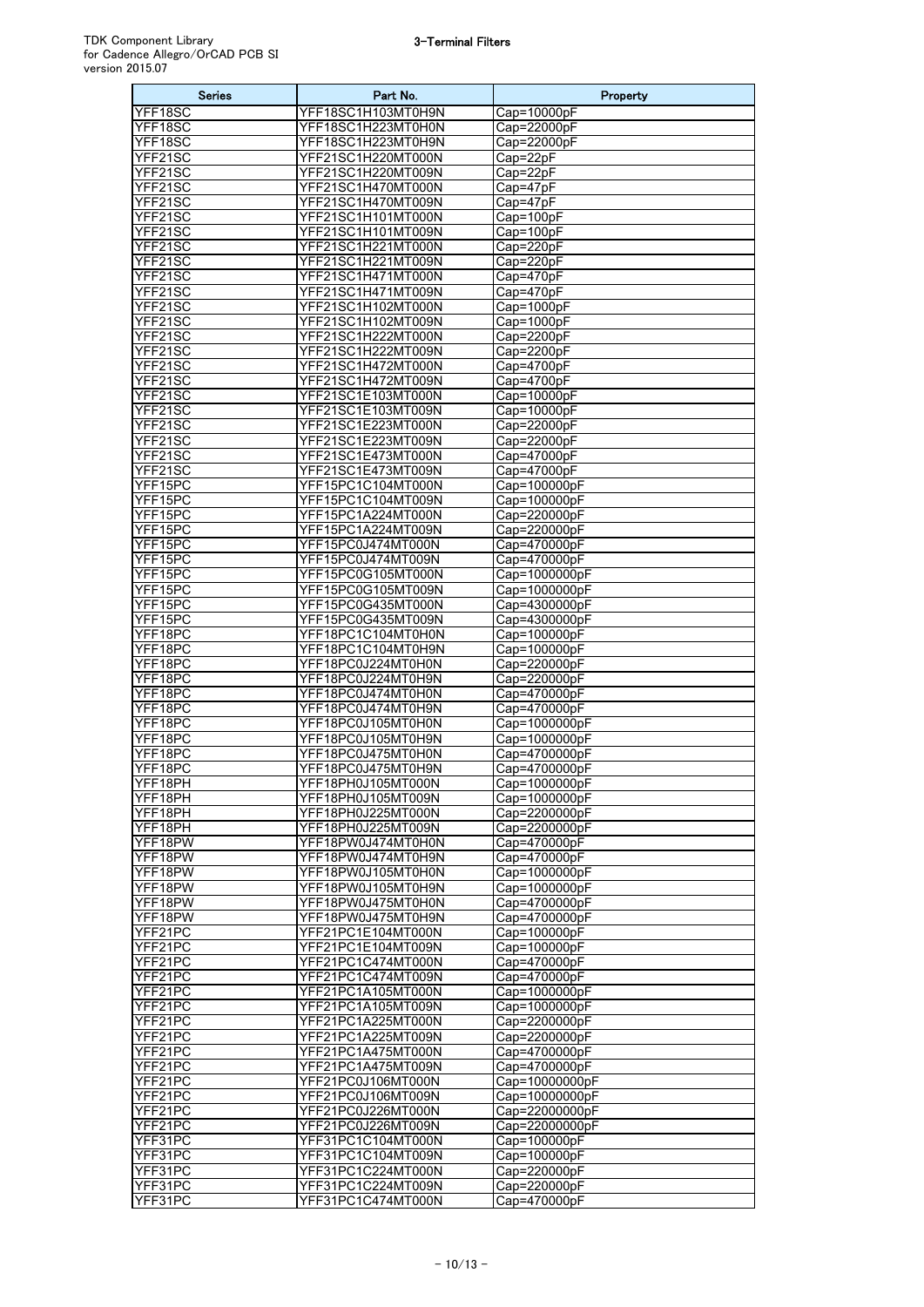| <b>Series</b> | Part No.           | Property       |
|---------------|--------------------|----------------|
| YFF31PC       | YFF31PC1C474MT009N | Cap=470000pF   |
| YFF31PC       | YFF31PC1C105MT000N | Cap=1000000pF  |
| YFF31PC       | YFF31PC1C105MT009N | Cap=1000000pF  |
| YFF31PC       | YFF31PC0J226MT000N | Cap=22000000pF |
| YFF31PC       | YFF31PC0J226MT009N | Cap=22000000pF |
| YFF31HC       | YFF31HC2A103MT000N | Cap=10000pF    |
| YFF31HC       | YFF31HC2A103MT009N | Cap=10000pF    |
| YFF31HC       | YFF31HC1H153MT000N | Cap=15000pF    |
| YFF31HC       | YFF31HC1H153MT009N | Cap=15000pF    |
| YFF31HC       | YFF31HC2A104MT000N | Cap=100000pF   |
| YFF31HC       | YFF31HC2A104MT009N | Cap=100000pF   |
| YFF31HC       | YFF31HC2A105MT000N | Cap=1000000pF  |
| YFF31HC       | YFF31HC2A105MT009N | Cap=1000000pF  |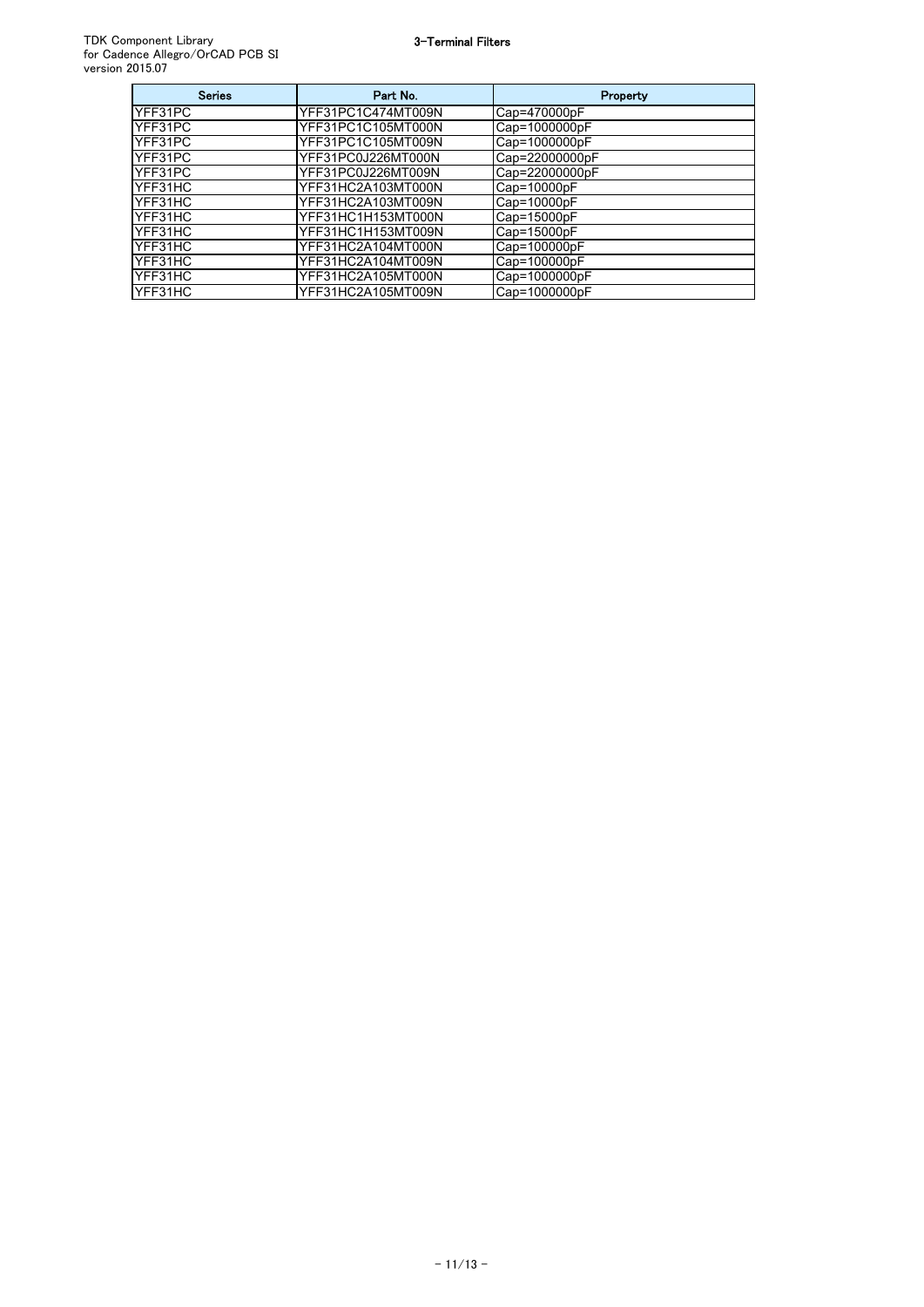| <b>Series</b>             | Part No.                                 | Property                                                |
|---------------------------|------------------------------------------|---------------------------------------------------------|
| ACM2012                   | ACM2012-900-2P                           | Zc =90ohm Typ. at 100MHz                                |
| ACM2012                   | ACM2012-121-2P                           | Zc =120ohm Typ. at 100MHz                               |
| ACM2012                   | ACM2012-201-2P                           | Zc =200ohm Typ. at 100MHz                               |
| ACM2012                   | ACM2012-361-2P                           | Zc =360ohm Typ. at 100MHz                               |
| <b>ACM2012E</b>           | ACM2012E-670-2P-T01                      | Zc =67ohm Typ. at 100MHz                                |
| ACM2012E                  | ACM2012E-900-2P-T00                      | Zc =90ohm Typ. at 100MHz                                |
| ACM2012E                  | ACM2012E-181-2P-T00                      | Zc =180ohm Typ. at 100MHz                               |
| ACM2012DH                 | ACM2012D-900-2P                          | Zc =90ohm Typ. at 100MHz                                |
| ACM2012DH                 | ACM2012H-900-2P                          | Zc =90ohm Typ. at 100MHz                                |
| ACM2520                   | ACM2520-301-2P                           | Zc =300ohm Typ. at 100MHz                               |
| ACM2520                   | ACM2520-451-2P                           | Zc =450ohm Typ. at 100MHz                               |
| ACM2520                   | ACM2520-601-2P                           | Zcl=600ohm Typ. at 100MHz                               |
| ACM2520                   | ACM2520-102-2P                           | Zc =1000ohm Typ. at 100MHz                              |
| ACM4520                   | ACM4520-231-2P                           | Zc =230ohm Typ. at 100MHz                               |
| ACM4520                   | ACM4520-421-2P                           | Zc =420ohm Typ. at 100MHz                               |
| <b>ACM4520</b>            | ACM4520-901-2P                           | Zcl=900ohm Typ. at 100MHz                               |
| ACM4520                   | ACM4520-142-2P                           | Zc =1400ohm Typ. at 100MHz                              |
| ACM7060                   | ACM7060-301-2PL                          | Zcl=300ohm Typ. at 100MHz                               |
| <b>ACM7060</b>            | ACM7060-701-2PL                          | <b>Zcl=700ohm Typ. at 100MHz</b>                        |
| ACM9070                   | ACM9070-701-2PL                          | Zc =700ohm Typ. at 100MHz                               |
| ACM1211                   | ACM1211-701-2PL                          | Zcl=700ohm Typ. at 100MHz                               |
| ACM1211<br><b>ACM1513</b> | ACM1211-102-2PL                          | Zc =1000ohm Typ. at 100MHz                              |
| ACM70V                    | ACM1513-551-2PL<br>ACM70V-701-2PL        | Zcl=550ohm Typ. at 100MHz                               |
| ACM90V                    | ACM90V-701-2PL                           | Zcl=700ohm Typ. at 100MHz                               |
| ACM12V                    | ACM12V-701-2PL                           | Zc =700ohm Typ. at 100MHz<br> Zc =700ohm Typ. at 100MHz |
| ACT45B                    | ACT45B-110-2P                            | Lc=11uH at 100kHz                                       |
| ACT45B                    | ACT45B-220-2P                            | Lc=22uH at 100kHz                                       |
| ACT45B                    | ACT45B-510-2P                            | Lc=51uH at 100kHz                                       |
| ACT45B                    | ACT45B-101-2P                            | Lc=100uH at 100kHz                                      |
| ACT45R                    | ACT45R-101-2P                            | Lc=100uH at 100kHz                                      |
| MCZ1210AH                 | MCZ1210AH360L2                           | Zcl=36ohm at 100MHz                                     |
| MCZ1210AH                 | MCZ1210AH900L2                           | <b>Zcl=90ohm at 100MHz</b>                              |
| MCZ1210CH                 | MCZ1210CH240L2                           | IZcl=24ohm at 100MHz                                    |
| <b>TCM0605G</b>           | TCM0605G-900-2P                          | <b>Zcl=90ohm at 100MHz</b>                              |
| TCM0605S                  | TCM0605S-120-2P                          | IZcl=12ohm at 100MHz                                    |
| <b>TCM0605S</b>           | TCM0605S-350-2P                          | IZcl=35ohm at 100MHz                                    |
| <b>TCM0806G</b>           | TCM0806G-350-2P                          | Zc =35ohm at 100MHz                                     |
| TCM0806G                  | TCM0806G-650-2P                          | IZcl=65ohm at 100MHz                                    |
| <b>TCM0806G</b>           | TCM0806G-900-2P                          | <b>IZcl=90ohm at 100MHz</b>                             |
| TCM0806H                  | TCM0806H-900-2P                          | <b>IZcl=90ohm at 100MHz</b>                             |
| <b>TCM0806S</b>           | TCM0806S-120-2P                          | IZcl=12ohm at 100MHz                                    |
| ZCYS8684                  | ZCYS8684-472-2P                          | Lc=4.7mH at 100kHz                                      |
| <b>ZCYS8684</b>           | ZCYS8684-902-2P                          | Lc=9.0mH at 100kHz                                      |
| <b>ZCYS9058</b>           | ZCYS9058-471-2P                          | Lc=0.47mH at 100kHz                                     |
| <b>ZCYS9058</b>           | ZCYS9058-222-2P                          | Lc=2.2mH at 100kHz                                      |
| <b>ZCYS9058</b>           | ZCYS9058-472-2P                          | Lc=4.7mH at 100kHz                                      |
| <b>ZCYS1512</b>           | ZCYS1512-203-2P                          | Lc=20mH at 100kHz                                       |
| ZJYS51                    | ZJYS51R5-2P-01                           | Zc =200ohm Min. between 20 and 300MHz                   |
| ZJYS51                    | ZJYS51R5-2PB-01                          | Zc =300ohm Min. between 6 and 20MHz                     |
| ZJYS51                    | ZJYS51R5-2PL-01                          | Zc =100ohm Min. between 20 and 100MHz                   |
| ZJYS81                    | ZJYS81R5-2P24-G01                        | IZcl=1000ohm Min. at 10MHz                              |
| ZJYS81                    | ZJYS81R5-2P50-G01                        | Zc =2000ohm Min. at 10MHz                               |
| ZJYS81<br>ZJYS81          | ZJYS81R5-2PL25-G01<br>ZJYS81R5-2PL51-G01 | Zc =1000ohm Min. at 10MHz<br>IZcl=2000ohm Min. at 10MHz |
| MCZ2010AH                 | MCZ2010AH900L4                           | Zc =90ohm at 100MHz                                     |
| MCZ2010AH                 | MCZ2010AH121L4                           | Zc =120ohm at 100MHz                                    |
| MCZ2010CH                 | MCZ2010CH240L4                           | <b>Zcl=24ohm at 100MHz</b>                              |
| <b>TCM1608G</b>           | TCM1608G-350-4P                          | Zc =35ohm at 100MHz                                     |
| <b>TCM1608G</b>           | TCM1608G-650-4P                          | <b>Zcl=65ohm at 100MHz</b>                              |
| <b>TCM1608G</b>           | TCM1608G-900-4P                          | Zc =90ohm at 100MHz                                     |
| <b>TCM1608G</b>           | TCM1608G-201-4P                          | Zc =200ohm at 100MHz                                    |
| ZJYS51_4P                 | ZJYS51R5-4PT-01                          | Zc =200ohm Min. between 20 and 300MHz                   |
|                           |                                          |                                                         |